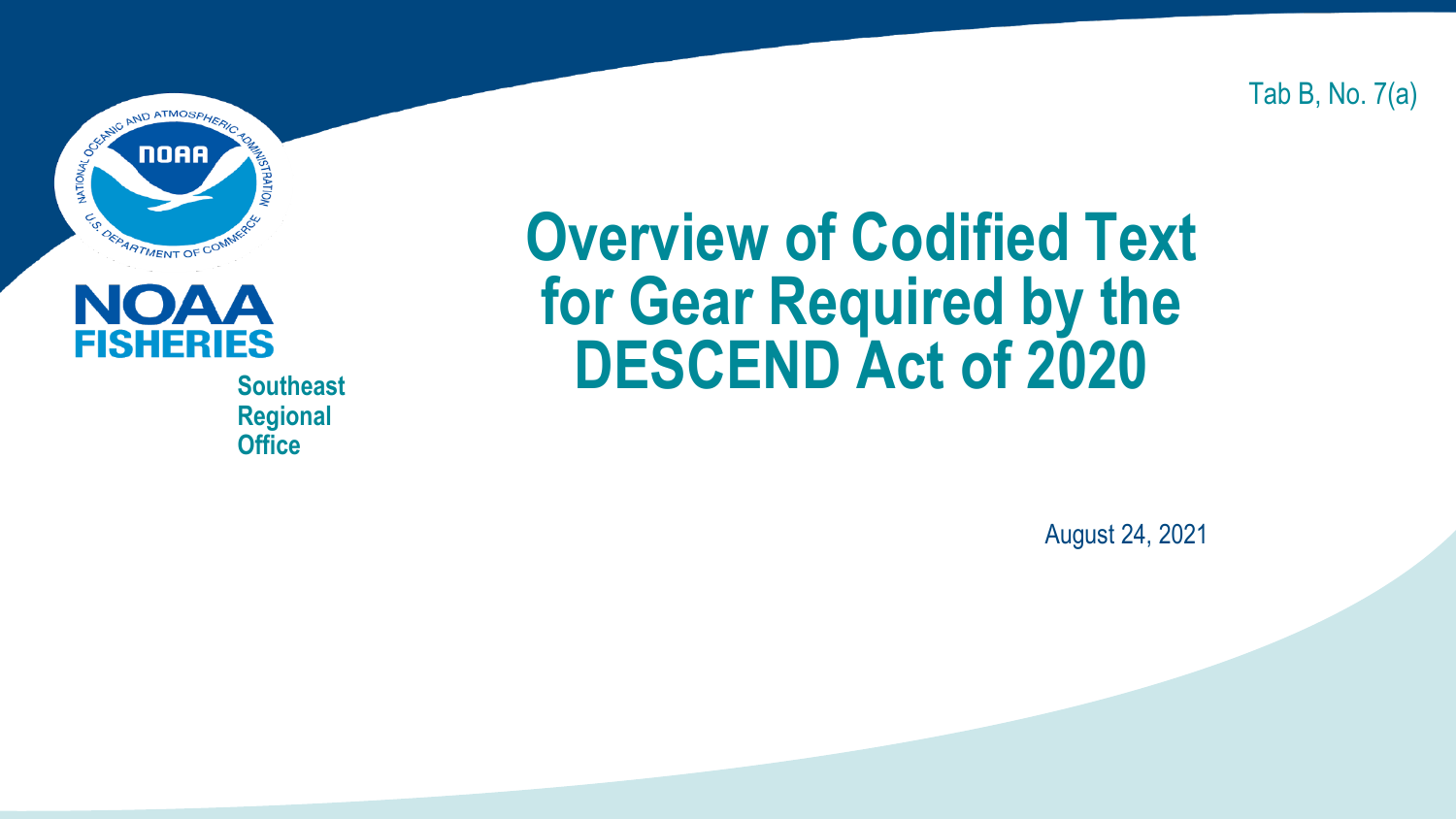### **Required fishing gear**

- Applies to a person on board a vessel to fish for Gulf reef fish in the Gulf exclusive economic zone
- A venting tool or descending device must be on the vessel and such person must use the gear as specified for each gear type
- The gear must be rigged and ready for use while fishing is occurring must and must be on the vessel
- The requirements are effective until January 14, 2026

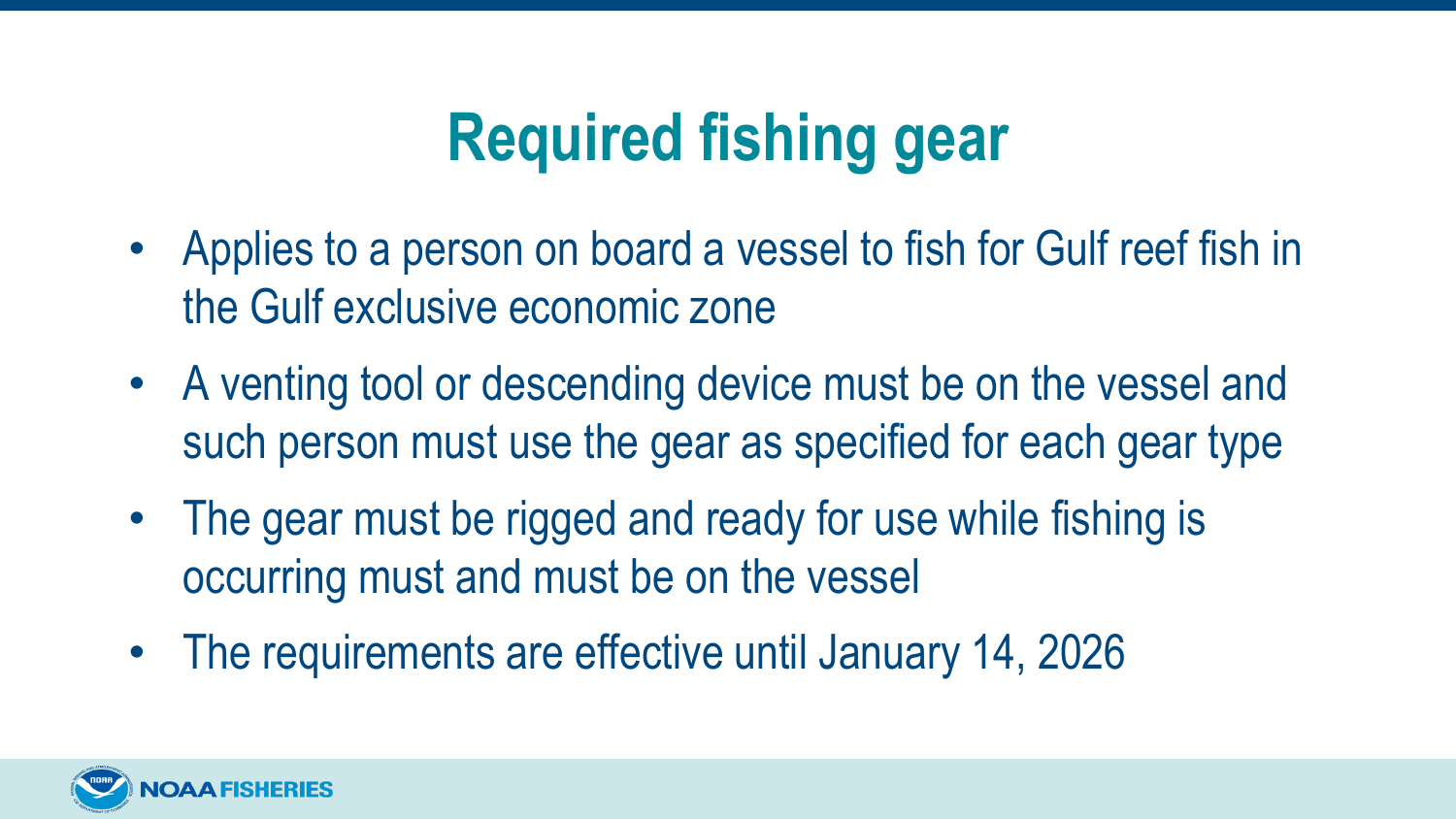## **Venting Tool**

- Capable of penetrating the abdomen of a fish to release gases in the body cavity when a fish is retrieved from depth
- Must be a sharpened, hollow instrument that allows air to escape
- A 16–gauge needle is the minimum diameter hollow tube that must be used
- A device that is not hollow, such as a knife or an ice pick, is not a venting tool and will cause additional damage to a fish